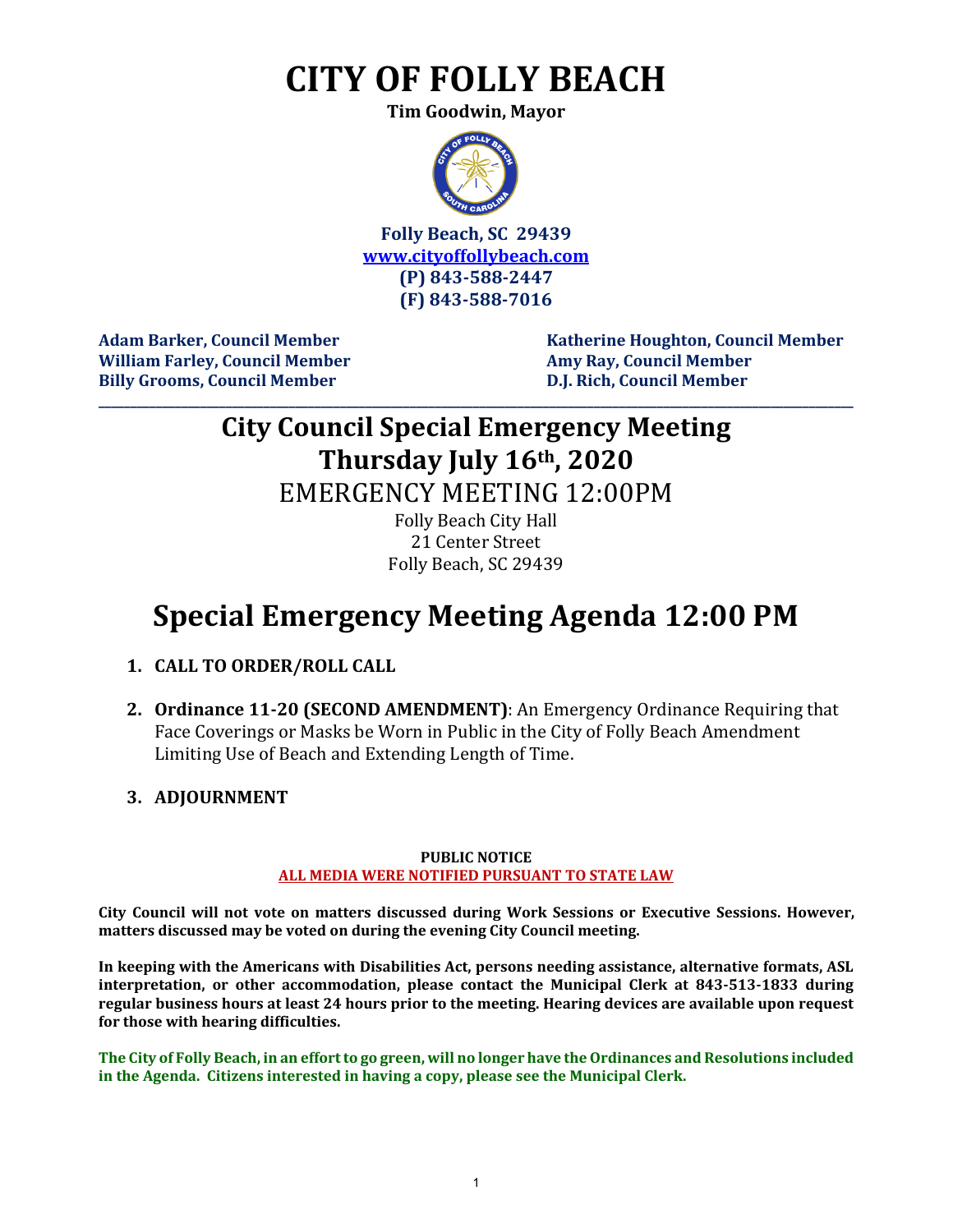

# **CITY OF FOLLY BEACH**

1st Reading: June 29, 2020 Introduced by:Mayor Goodwin 2<sup>nd</sup> Amendment:

July 2, 2020<br>July 16, 2020

No Second Reading per S.C. Code § 5-7-250 Date: July 16, 2020

### **ORDINANCE 11-20 (SECOND AMENDMENT)**

### **AN EMERGENCY ORDINANCE REQUIRING THAT FACE COVERINGS OR MASKS BE WORN IN PUBLIC IN THE CITY OF FOLLY BEACH AMENDMENT LIMITING USE OF BEACH AND EXTENDING LENGTH OF TIME.**

The City Council of Folly Beach, South Carolina, duly assembled, hereby ordains that the following Emergency Ordinance be adopted pursuant to South Carolina Code § 5-7-250:

WHEREAS, it is well recognized that SARS-CoV-2, the virus that causes the disease COVID-19, presents a public health concern that requires extraordinary protective measures and vigilance; and

WHEREAS, on March 11, 2020, the World Health Organization (WHO) declared COVID-19 a pandemic; and

WHEREAS, on March 13, 2020, the President of the United States has declared a National Emergency for the United States and its territories in an effort to reduce the spread of the virus; and

WHEREAS, the Centers for Disease Control (CDC) currently has a Level 3 travel advisory in place that covers the entire world, including the United States; and

WHEREAS, the Governor of South Carolina declared a State of Emergency on March 13, 2020, to enhance the State's response to the COVID-19 virus's impact on the State; and

WHEREAS, the Mayor of the City of Folly Beach declared a State of Emergency within the City on March 16, 2020, and his proclamation was adopted by City Council on March 20, 2020; and

WHEREAS, City Council adopted several versions of a prior Emergency Ordinance in the past three months, but most restrictions on citizens and visitors were lifted in early May, in accord with the actions of the State, the County, and most other municipalities also lifting most restrictions imposed to limit the spread of the pandemic; and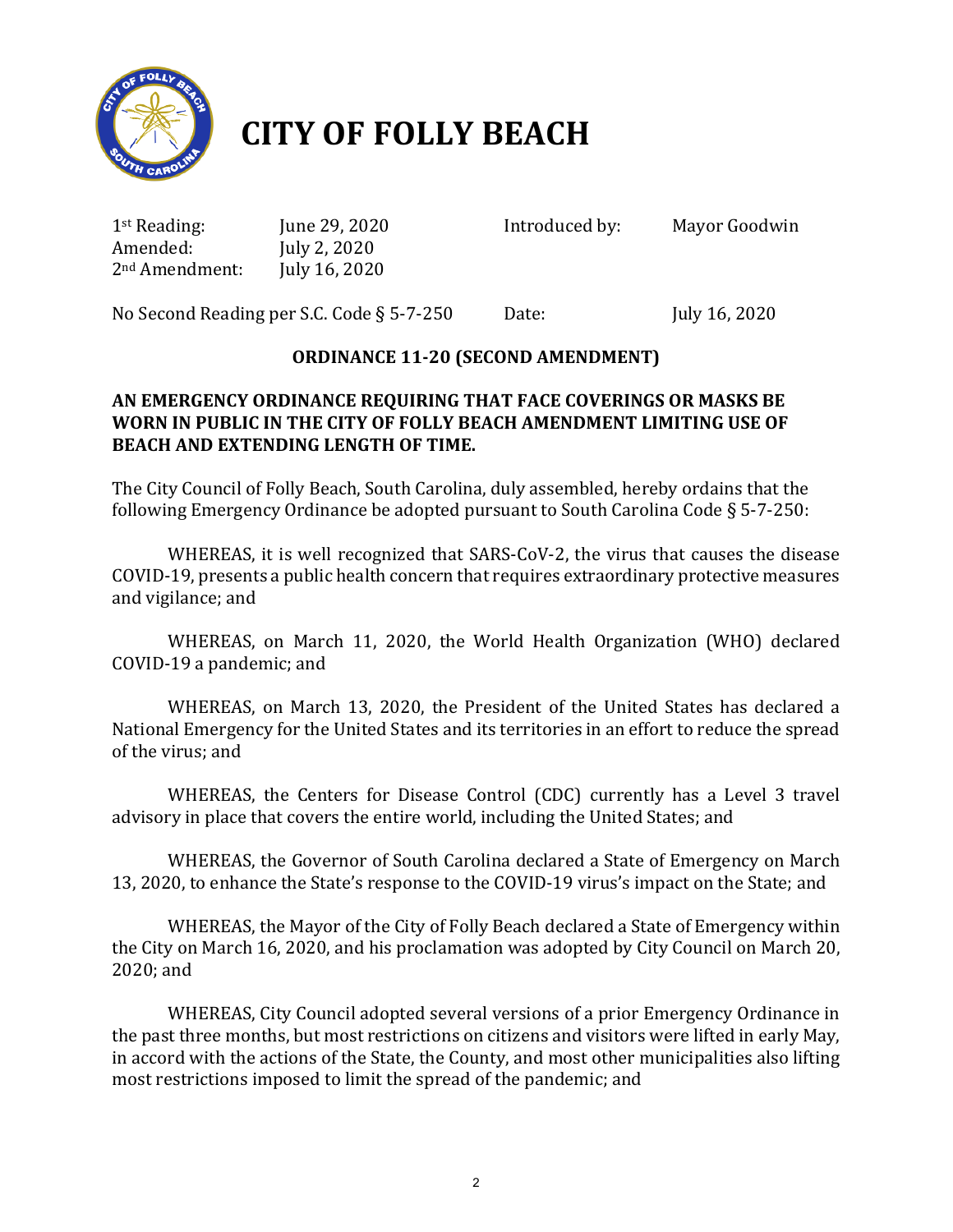WHEREAS, since the lifting of restrictions, the State, County, and City has seen a resurgence in the spread of COVID-19; and

WHEREAS, as reported by the South Carolina Department of Health and Environmental Control (SCDHEC), as of June 29, 2020, the total number of confirmed cases in South Carolina is 34,546, with total possible cases of 246,757. In Charleston County, the total number of reported cases is 3,653 with total possible cases of 26,093. The City of Folly Beach has had 15 confirmed cases, with a total estimated cases of 107; and

WHEREAS, both South Carolina and Charleston County have had more new daily cases reported in the last week than ever reported previously. On June 19, 2020, South Carolina reported 1,159 new cases, more than ever previously reported. On June 21, 2020, Charleston County reported 214 new cases, more than ever previously reported; and

WHEREAS, many businesses located on Folly Beach have recently re-closed due to multiple employees testing positive for the virus; and

WHEREAS, citizens and visitors, particularly within the commercial district of the City and within its businesses, have had a low rate of mask usage and have infrequently engaged in voluntary social distancing and other actions designed to impede the social transmission of the virus; and

WHEREAS, the CDC and SCDHEC have repeatedly advised the use of cloth face coverings to slow the spread of COVID-19; and

WHEREAS, face coverings can decrease the spread of respiratory droplets from people, and evidence has grown, showing in numerous recent studies that the use of face coverings decreases the spread of COVID-19 within populations; and

WHEREAS, taking measures to control outbreaks minimizes the risk to the public, maintains, the health and safety of the City's residents and visitors, and limits the spread of infection in our communities and within the healthcare delivery system; and

WHEREAS, cases in South Carolina and Charleston County continue to grow. In the last two weeks, according to DHEC, Charleston County has reported 4,159 new cases, more than any other County in South Carolina; and

WHEREAS, the City has determined that it is imperative to reduce social transmission in all areas of the City, including the beach. Other local beachfront towns have enacted or are considering new emergency ordinances restricting activities on the beach to encourage social distancing and reduce social transmission; and

WHEREAS, the City has determined that the best way to promote social distancing on the beach is by controlling the use of chairs, coolers, and shade devices to keep visitors on the beach moving and ensure that stationary groups are members of the same household; and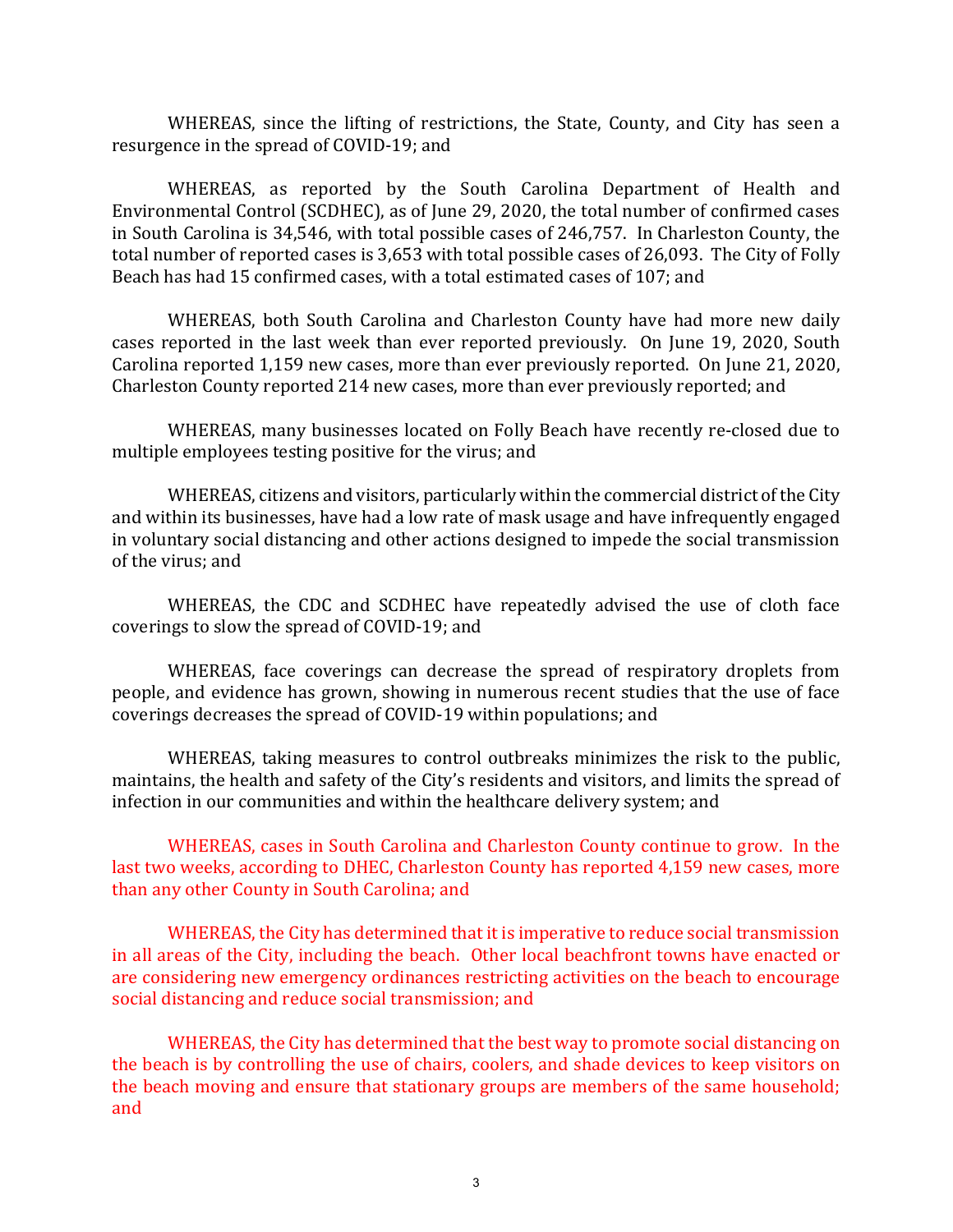WHEREAS, the City has determined that beach rental franchise holders that rent, deliver, place on the beach, and tag beach chairs and umbrellas can exercise sufficient control over the placement of chairs and umbrellas to maintain social distancing, monitor group composition, and aid enforcement of same; and

WHEREAS, South Carolina Governor Henry McMaster by Executive Order No. 2020- 28 has explicitly authorized the City to close, in whole or in part, or otherwise restrict the use of any such public beach access points if it is determined that such action is necessary to preserve or protect public health; and

WHEREAS, Sections 5-7-30 (the "Home Rule Statute") and 5-7-250 of the South Carolina Code of Laws, as well as the Governor's Orders, all empower Council to enact emergency ordinances affecting life, health, or safety; and

WHEREAS, the South Carolina Attorney General on June 24, 2020 has issued an opinion that municipalities are authorized to issue ordinances requiring the public use of masks; and

WHEREAS, in light of the foregoing and in order to protect, preserve, and promote the general health, safety, and welfare and the peace and order of the community, the City is taking steps to try to protect its citizens, employees, and visitors from increased risk of exposure, City Council of the City of Folly Beach deems it proper and necessary to adopt this emergency ordinance;

NOW BE IT THEREFORE ORDAINED that the following emergency procedures are hereby adopted and to remain in effect until September 14, 2020 August 25, 2020, subject to termination or extension by Council:

1. Council and the Mayor formally declare a State of Emergency due to a resurgence in known cases of COVID-19 within the City and surrounding areas. Council also confirms that the Mayor, or the Mayor Pro Tempore in his absence, can exercise the emergency powers granted to the Mayor pursuant to City of Folly Beach Ordinance § 35.05.

 $2.$ 2. At the discretion of the Mayor, City Hall is closed and moved to a virtual, phone, and dropbox operation until further notice. The Mayor has discretion to open City Hall to transactions that are deemed safe.

3. City Council members and staff will be authorized during this State of Emergency to attend meetings of Council, boards, and committees via teleconference at their discretion.

4. The public will not be allowed to attend Council, board, or committee meetings, or any other City meetings, in person. Meetings will still be broadcast. Measures will be taken to allow the public to submit comments prior to any meeting by emails, which will be included in the public record of the meeting.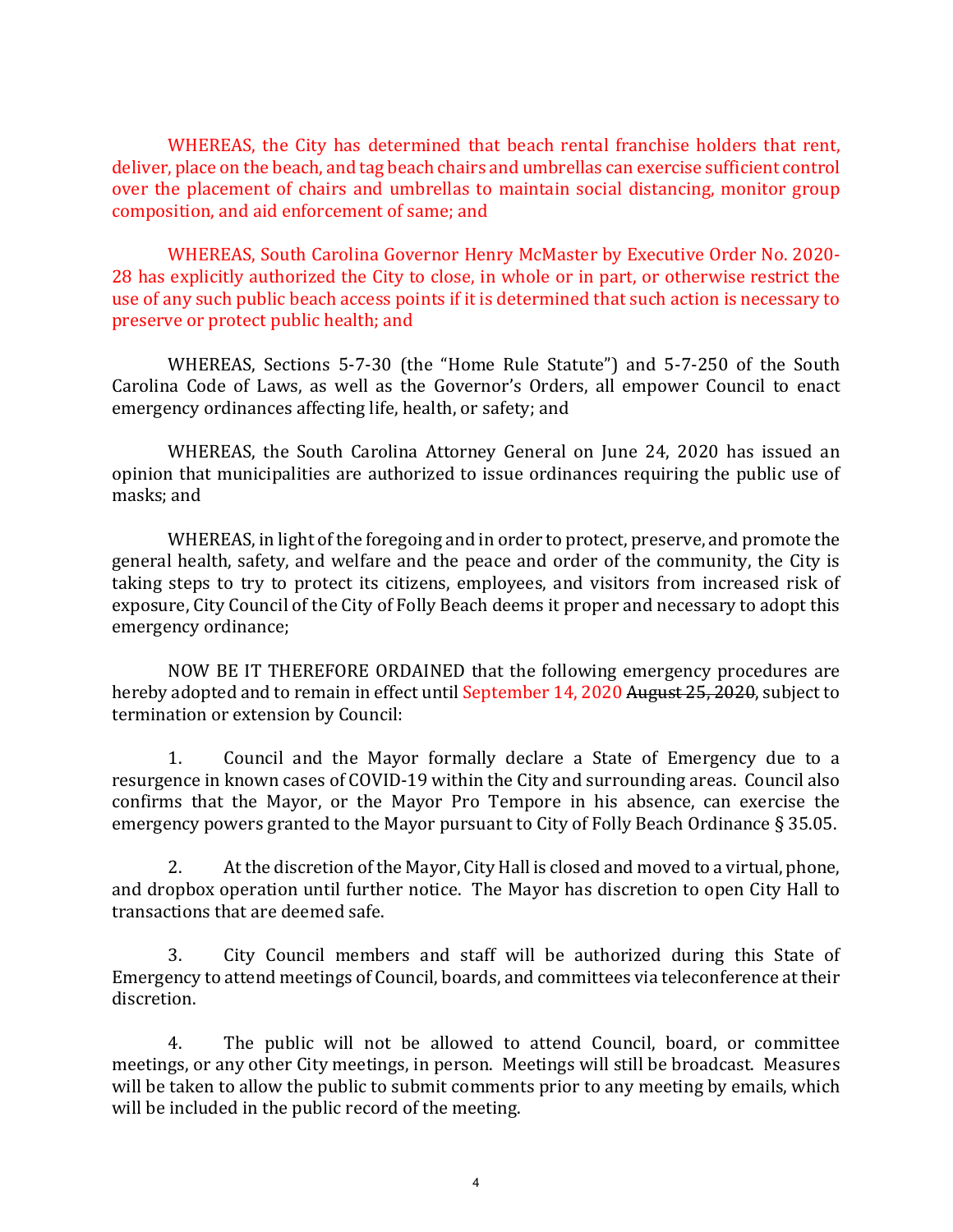5. All deadlines imposed by City Ordinance or rule, applicable to the municipality or any applicant, shall be suspended, during this temporary period.

6. The City Administrator is authorized to develop and enact a plan in order to ensure continuity in the delivery of government services in light of the COVID-19 outbreak.

7. The City Administrator is authorized to cancel and revoke any special events permits issued prior to the date of this ordinance for events taking place until September 14, 2020 August 25, 2020.

#### **MASK PROVISIONS**

8. "Face Covering" or "mask" means a cloth, fabric, or other soft or permeable material, without vents or holes, that securely covers both the mouth and nose and remains affixed in place without the use of one's hands. Face Coverings include, but are not limited to, medical masks, N-95 respirators, face shields, scarves, handmade masks, bandanas, and neck gaiters such that they securely cover the person's nose and mouth.

9. Every person working, living, visiting, or doing business in the City of Folly Beach is required to wear a Face Covering while in any indoor or outdoor public place. This includes but is not limited to:

- a. Inside a building open to the public;<br>b. Waiting to enter a building open to the
- b. Waiting to enter a building open to the public;<br>c. Interacting with other people in outdoor spa

Interacting with other people in outdoor spaces, including, but not limited to, curbside pickup, delivery, and service calls; and

Walking in public where maintaining a distance of six (6) feet between other members of public at all times is not possible.

10. The following persons are exempted from the Face Covering requirement:

a. Persons under the age of three years old; or<br>b. Persons for whom a face covering would ca

Persons for whom a face covering would cause impairment due to an existing health condition or disability; or<br>c. Persons in personal vehicle

c. Persons in personal vehicles; or<br>d. Persons while outside and while

Persons while outside and while maintaining a minimum of six (6) feet from other people, other than members of their household, at all times; or<br>e. Customers seated in a restaurant or bar while actively

Customers seated in a restaurant or bar while actively eating or drinking so long as they maintain a minimum of six (6) feet from other persons in the establishment, other than members of their households. The server and other front of the house staff must wear a Face Covering during these interactions; or<br>f. Persons alone or with members of their household in are

f. Persons alone or with members of their household in an enclosed space.

g. Persons acting in compliance with directions of law enforcement officers.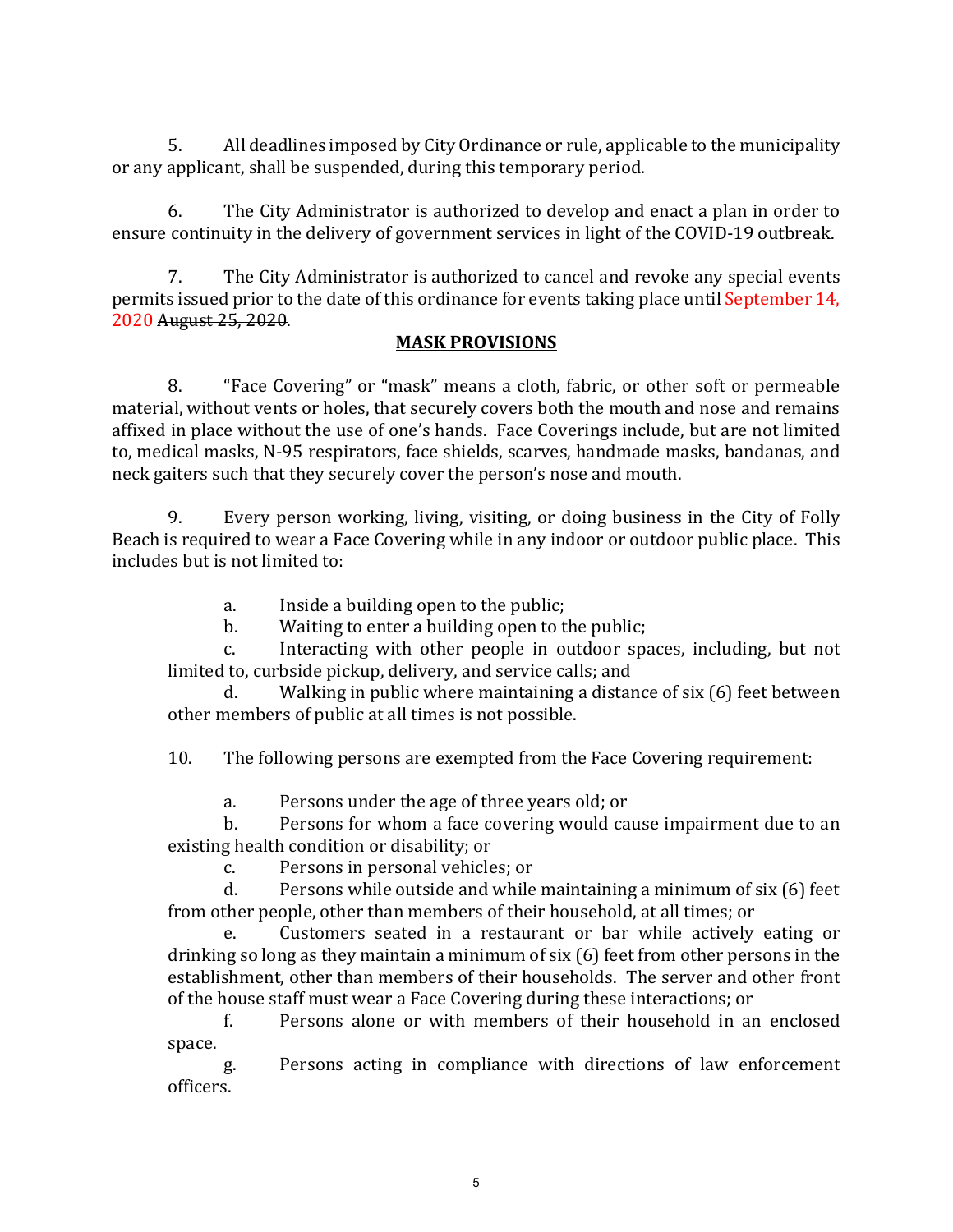11. Businesses are responsible for enforcing this Emergency Ordinance and subject to the penalties included herein for violations occurring inside of their business, including outdoor areas, and in public areas wherein customers are dining, eating, or waiting to be served or seated.

a. Businesses must require all employees to wear a Face Covering at all times.

b. Businesses are required to post a notice in their business visible to customers entering the business or waiting to enter the business informing customers that the use of Face Coverings by customers and employees is mandated by law. Failure to post such a notice is a violation of this Emergency Ordinance.

c. If a customer refuses to comply with the Emergency Ordinance and refuses to vacate the business and is not covered by one of the exemptions, the business shall promptly notify a Public Safety Officer or the Folly Beach Public Safety Dispatch office. If a business complies with this provision by posting the notice and informing Public Safety of a failure to comply, the business will not be in violation of this Emergency Ordinance as a result of the action of the noncomplying customer.<br>d. If a customer is excluded from requiring a Face Covering pursuant

If a customer is excluded from requiring a Face Covering pursuant to Section 10 of this Emergency Ordinance, the business may choose to offer curbside service, provide home delivery, or use some other reasonable measure to deliver its goods or services.<br>e. Busi

Businesses are strongly encouraged to follow all CDC and industry guidelines on face coverings, social distancing, occupancy, and sanitation procedures. Businesses are encouraged to not hold any events that may create situations where occupancy limits are exceeded, or social distancing is not possible. Art villages, famers markets, and other vendor-based events are prohibited, unless a mobile vendor has been in place continuously for longer than 30 days, until the emergency ordinance expires.<br>f. Duri

During the duration of this emergency order, businesses shall not allow live entertainment, including but not limited to bands, DJ's, karaoke, bingo, trivia, contests, or other crowd drawing activity after 9:00pm. This is recognized as a temporary alteration of the City's existing noise ordinance, Section 131.32.

12. While the Residents and Non-Residents shall have access to the beach, all personal, beach chairs, coolers, including cooler bags, and shade devices will be PROHIBITED until further notice. Towels, blankets, beach bags (not including cooler bags), and fishing gear are allowed. Recommended beach activities include running, walking, dog walking within permitted hours, biking, swimming, surfing, fishing, and other recreational activities consistent with social distancing. Congregating in groups of more than three (3) people unless family shall be prohibited. Beach goers shall remain six (6) feet apart from each other. People with disabilities who can provide a handicap decal are exempted except for social distancing requirements.<br>a. Fintit

Entities that hold beach franchises to rent beach chairs and umbrellas on the beach (hereinafter "Franchisees") can continue to rent beach chairs and umbrellas under the following conditions: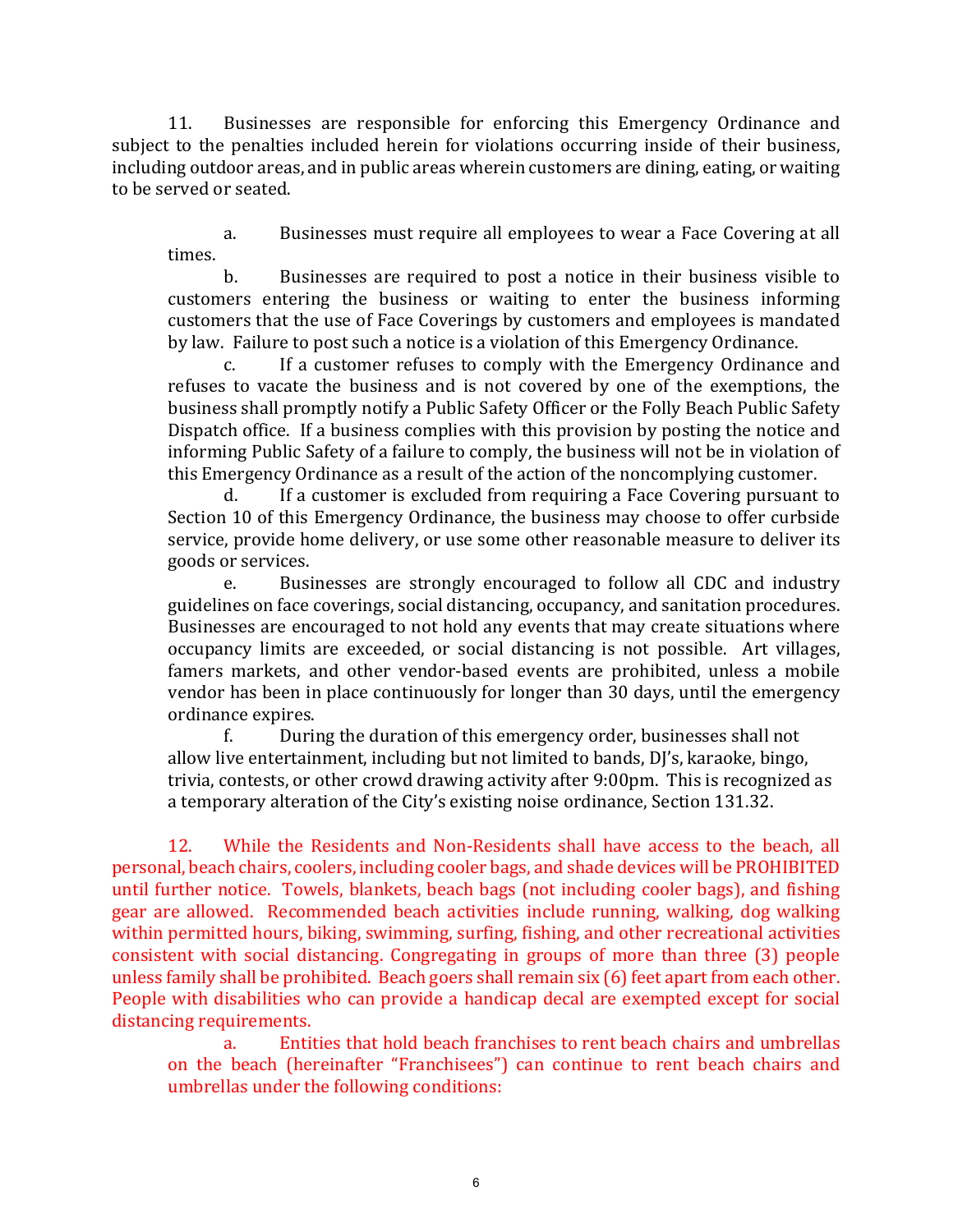1. Franchisees must deliver and place on the beach the chairs and umbrellas at least six feet apart from other beachgoers and only in groups of a single family or household;<br>2. Franchisees n

2. Franchisees must tag the umbrella or at least one piece of the rented equipment with the a) the names of the persons in the same family or household that will be using the equipment, b) the address of the family or household using the equipment, and c) the number of persons in the family or household;<br>3.

Franchisees cannot rent or place on the beach additional equipment, including coolers; and<br>4. Franchisees cannot

4. Franchisees cannot raise their rental prices during the term of this Emergency Ordinance.

13.12. Any failure to comply with this Emergency Ordinance, including efforts to circumvent this ordinance, may be penalized a) as a civil infraction fine of \$100.00. Each day of a continuing violation shall be considered a separate and distinct offense. Such infractions may be issued by the City's licensing official, code enforcement officers, or public safety officers. Appeals of such infractions shall be heard by the City's hearing officer in accord with the provisions of Section 110.18, or b) in addition to the fines established in this section, three (3) violations of this Emergency Ordinance by a licensed business may result in suspension or revocation of the business license pursuant to provisions of Section 110.17 of the City of Folly Beach Code of Ordinances, or c) as a violation of S.C. Code Section 16-7-10 (Illegal acts during state of emergency, or d) any other penalties provided by City or State law, including penalties granted pursuant to Executive Orders issued by the South Carolina Governor. In addition, the Governor has authorized cities to seek an injunction, mandamus, or other appropriate legal action in the courts of the State to enforce orders.

14.13. Citizens, businesses and visitors are reminded that the City remains specifically empowered by the Executive Orders issued by Governor Henry McMaster and by South Carolina law to enforce the following regulations:

a. prohibit or disperse any congregation or gathering of people in any public area in groups of three (3) or more people, if any law enforcement official determines that such congregation or gathering of people poses, or could pose, a threat to public health. Executive Order No. 2020-13, Section 1.C. The failure to wear a mask 1) in any business when not seated in a chair and socially distanced, or 2) in any outdoor public area when not socially distanced, will be deemed a violation of Executive Order 2020-13, Section 1.C, and<br>b. close in whole or in part

close in whole or in part any public beach access points if it is determined that such action is necessary to preserve or protect public health. Executive Order 2020-28, Section 1.A; and

persons are allowed to engage in outdoor exercise or recreational activities, including on the beach, only if a minimum of (6) feet is maintained during such activities between all persons who are not occupants of the same residence. Executive Order No. 2020-21, Section 1(E); and